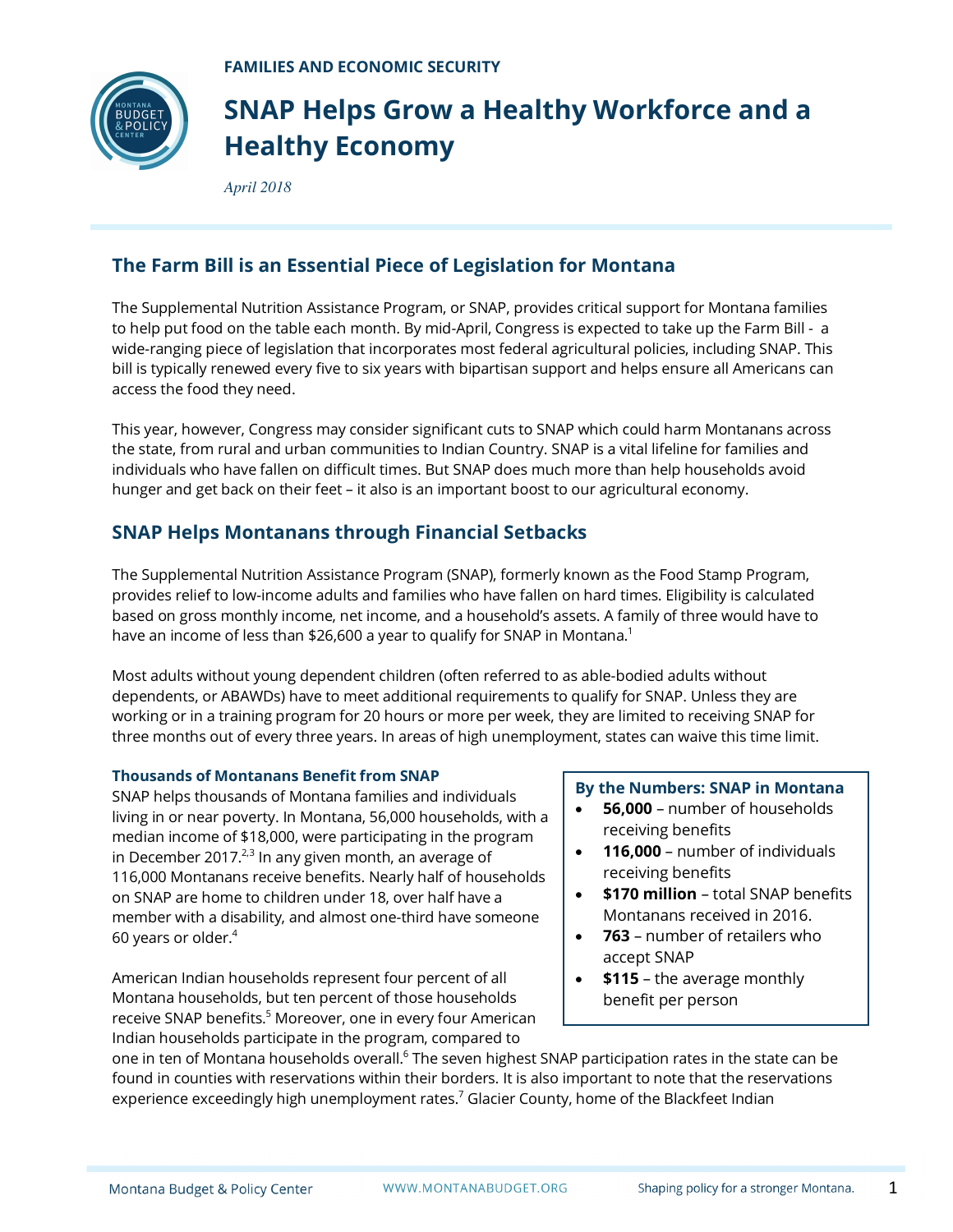Reservation, for example, sees the highest SNAP participation rate in the state at 34.66 percent.<sup>8</sup> Big Horn County, where much of the Crow and Northern Cheyenne Indian Reservations reside, follows with a rate of 33.49 percent.<sup>9</sup>

While the benefits are modest – the average Montanan receives \$115 a month – they are a significant source of help for many families.<sup>10</sup> SNAP is an effective program, and research has shown that it reduces poverty and improves nutrition.11

#### **SNAP Supports Work**

The majority of families participating in SNAP have a member of the household that has worked in the last 12 months.<sup>12</sup> For workers who earn low wages, have inconsistent schedules, or are between jobs, SNAP provides an essential lifeline. In Montana, 39,000 workers lived in households that received SNAP last year. Thirteen thousand of these workers are in the service field, including a third of the cashiers in the state, one-fourth of personal care aides, and a fifth of cooks. With average wages between \$10-\$11 an hour, these workers are often unable to support families, especially those with children, elderly, or disabled members.13

SNAP's benefit structure supports and encourages work. The program phases out benefits slowly – for every additional dollar a worker earns, benefits are only reduced by approximately 24 – 36 cents.<sup>14</sup> Because benefits are not abruptly cut off, households can maintain a safety net while regaining their financial footing.15

# **SNAP Supports Montana's Economy**

In fiscal year 2016, SNAP benefits injected nearly \$170 million into Montana's local communities.<sup>16</sup> While vital for thousands of Montanans, these benefits extended far past the families and individuals who used them to put food on their table.

For every dollar spent through SNAP, \$1.80 in economic activity is generated by increasing the amount of money people are able to spend on food, which frees up income to purchase other necessities. Ultimately, SNAP benefits not only families, but also local stores and farms.<sup>17</sup> These dollars flow to the 763 retailers in Montana



**SNAP Retailers in Montana** 

that accept SNAP, from local grocery stores and farmers' markets to larger chain stores.<sup>18</sup>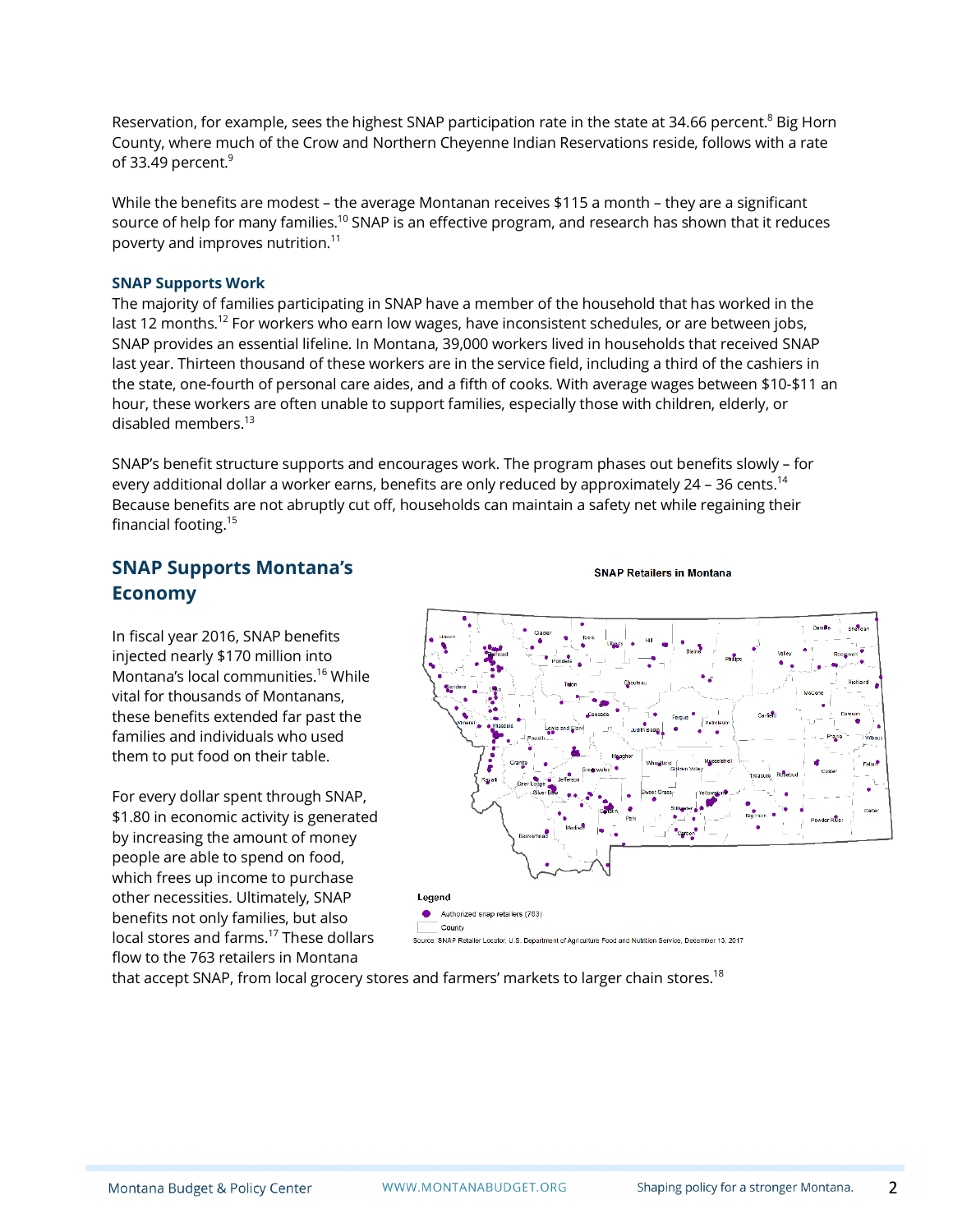Montana's farms and ranches are another vital piece of our state's economy. Every \$1 billion increase in SNAP funding creates 9,000 full-time equivalent jobs across a variety of sectors, one in ten of which are within the agricultural sector.<sup>19</sup> Additionally, this funding generates \$92.6 million of agricultural production, and \$32.3 million in increased economic activity (measured as an increase to agricultural Gross Domestic Product (GDP)). $^{20}$  Cuts to SNAP would not only harm those receiving assistance, but it would harm thousands of workers in the agricultural sector as well.

#### **By the numbers: SNAP and the Economy**

- **\$1.80 –** Amount of economic activity for every dollar spent
- **765 – 1,000**  Number of new jobs created for every \$1 billion spent
- **763**  Number of retailers in Montana who accept SNAP
- **\$170 million**  Amount Montana households received in SNAP benefits

# **Cuts to SNAP Will Hurt Workers Across the State**

As Congress moves forward with the renewal of the Farm Bill, proposals to cut SNAP could have a significant impact on Montana families and our local economies. The Trump administration, and many in Congress, are calling for steep cuts and rule changes to SNAP, particularly for able-working adults. But harsher work requirements will not improve the lives of people on SNAP. The vast majority of SNAP participants are elderly, disabled, or children. The majority of those who do not fall into those categories are parents with children. Most participants who are able to work, do work. <sup>21</sup> Work requirements in other programs have been shown to result in little to no long-term increase in earnings or employment.<sup>22</sup> Harsher work requirements can disadvantage people living in high unemployment areas, as well as more remote, rural areas, where there is often a lack of jobs relative to the size of the working-age population. $^{23}$ 

Cuts to SNAP do more than take food off of the tables of families who need help; they can also endanger Montana's agricultural economy. Because SNAP helps millions of households across America purchase food they would not be able to otherwise, agricultural states like Montana that produce much of the country's food, would be doubly hurt by cuts to the program.

l

<sup>&</sup>lt;sup>1</sup> State of Montana. SNAP Program Overview. http://dphhs.mt.gov/hcsd/snap.

<sup>&</sup>lt;sup>2</sup> United States Department of Agriculture. Supplemental Nutrition Assistance Program: Number of Households Participating (Data as of March 9, 2018). https://fns-prod.azureedge.net/sites/default/files/pd/30SNAPcurrHH.pdf.

<sup>3</sup> United States Department of Agriculture. Food and Nutrition Service. Profile of SNAP Households: Montana Congressional District (at Large). https://fns-prod.azureedge.net/sites/default/files/ops/Montana.pdf. While this report provides SNAP estimates using data from the United States Census Bureau (and therefore is lower than actual enrollment data from DPHHS), it provides a good snapshot of median income level of SNAP recipients.

<sup>4</sup> United States Department of Agriculture. Food and Nutrition Service. Profile of SNAP Households: Montana Congressional District (at Large). https://fns-prod.azureedge.net/sites/default/files/ops/Montana.pdf.

<sup>5</sup> United States Department of Agriculture. Food and Nutrition Service. Profile of SNAP Households: Montana Congressional District (at Large). https://fns-prod.azureedge.net/sites/default/files/ops/Montana.pdf.<br><sup>6</sup> United States Census Bureau. American FactFinder. FOOD STAMPS/Supplemental Nutrition Assistance Program (SNAP) 2016

American Community Survey 1-Year Estimates.

https://factfinder.census.gov/faces/tableservices/jsf/pages/productview.xhtml?pid=ACS\_16\_1YR\_S2201&prodType=table. <sup>7</sup> Montana Department of Labor and Industry. Current Unemployment Rate. <u>http://lmi.mt.gov/</u>.<br><sup>8</sup> Montana Department of Public Health and Human Services. State Fiscal Year 2018 Statistical Report, July 2017.

https://dphhs.mt.gov/Portals/85/Statistics/documents/ProgramStats/July2017StatsBull.pdf.<br><sup>9</sup> Montana Department of Public Health and Human Services. State Fiscal Year 2018 Statistical Report, July 2017.

https://dphhs.mt.gov/Portals/85/Statistics/documents/ProgramStats/July2017StatsBull.pdf.<br><sup>10</sup> Calculations based on: United States Department of Agriculture. Supplemental Nutrition Assistance Program: Number of Persons Participating (Data as of March 9, 2018). https://fns-prod.azureedge.net/sites/default/files/pd/29SNAPcurrPP.pdf, United States Department of Agriculture. Supplemental Nutrition Assistance Program: Benefits (Data as of March 9, 2018). https://fns-prod.azureedge.net/sites/default/files/pd/31SNAPcurrBEN\$.pdf.